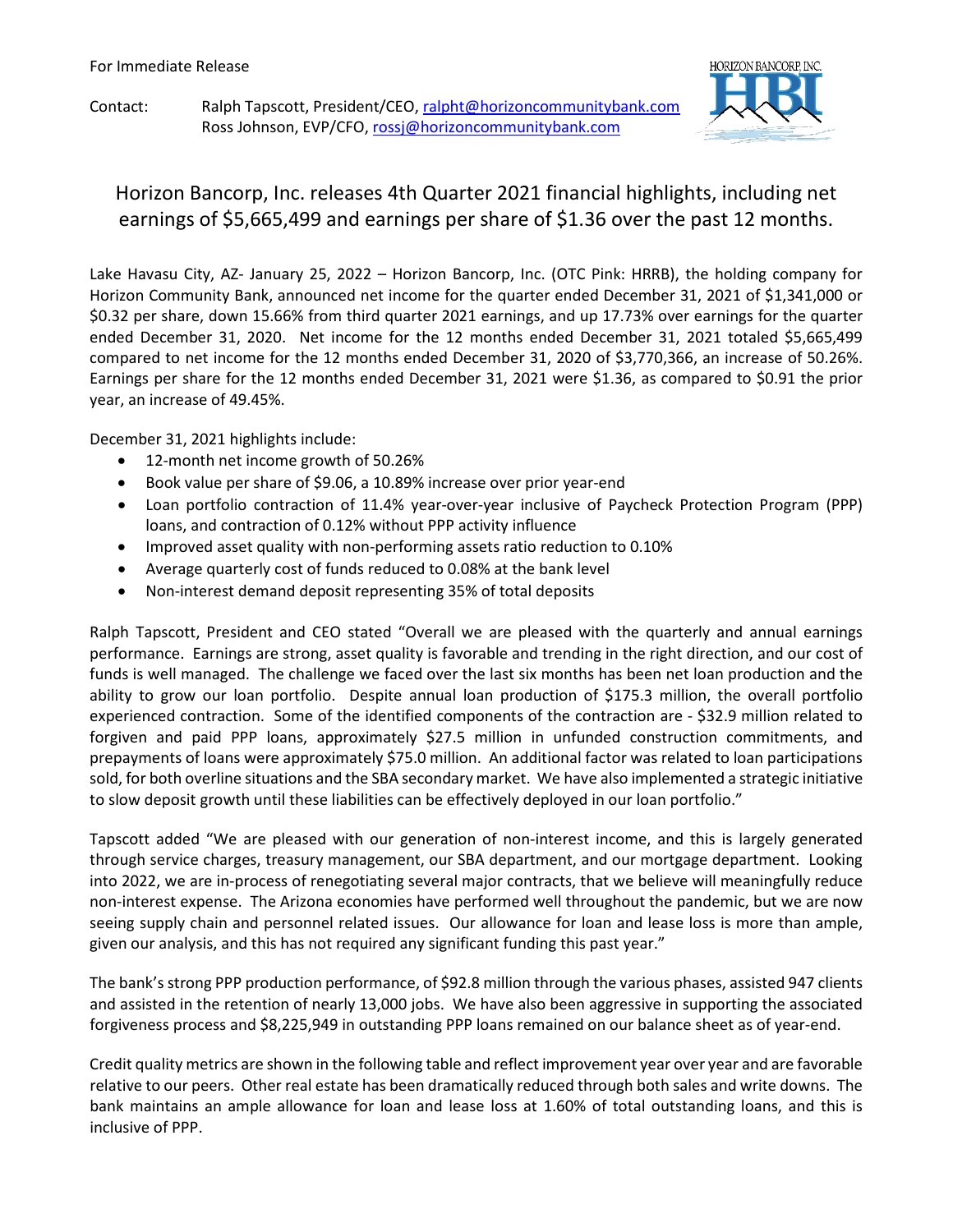|                             | 12/31/2021  | 09/30/2021 | 12/31/2020  |
|-----------------------------|-------------|------------|-------------|
| 30+ Days Delinguent / Loans | 0.22%       | 0.19%      | 0.15%       |
| Non-Accrual Loans / Loans   | 0.20%       | 0.21%      | 0.39%       |
| Other Real Estate Owned     | \$30,984    | \$300,809  | \$1,226,312 |
| Net Charge Offs/Loans       | .03%        | $-0.002\%$ | $-0.01%$    |
| ALLL/Loans                  | $1.60\%(1)$ | 1.59%      | 1.43%       |

(1) ALLL/Loans excluding PPP loans outstanding is 1.66%

The Bank remains well capitalized under regulatory guidelines. The Bank's regulatory capital ratios are further addressed in the following table –

|                            | 12/31/2021 | 09/30/21 | 12/31/2020 |
|----------------------------|------------|----------|------------|
| Tier 1 Leverage Ratio      | 8.14%      | 8.02%    | 8.38%      |
| Tier 1 Common Equity Ratio | 15.49%     | 15.08%   | 13.74%     |
| Tier 1 Capital Ratio       | 15.49%     | 15.08%   | 13.74%     |
| <b>Total Capital Ratio</b> | 16.74%     | 16.34%   | 14.99%     |

"In addition to monitoring the environment, our focus is on our core business, slowing deposit growth, enhancing loan and fee production, further developing our treasury platform, and using technology to further enhance efficiencies," stated Tapscott.

## **About the Company**

Horizon Bancorp, Inc. (OTC: HRRB), the holding company for Horizon Community Bank has \$539 million in total assets as of December 31, 2021 and is headquartered in Lake Havasu City, Arizona. It owns, as its sole subsidiary, Horizon Community Bank, a locally owned and operated bank with branches in Fort Mohave, Kingman, Lake Havasu City, Phoenix Metro, Parker and Quartzsite, Arizona, plus loan offices in Goodyear and Phoenix, Arizona. The Bank has 88 employees that provide high-touch, customized financial services to largely small business and commercial clients. The Bank operates a mortgage operation and is a leader in government guaranteed lending. Consumer services are also offered in the communities the bank serves. FDIC insured. Learn more at [http://www.horizoncommunitybank.com.](http://www.horizoncommunitybank.com/)

## *Forward Looking Statements*

*This press release may include forward-looking statements about Horizon Bancorp, Inc. and Horizon Community Bank. These statements involve certain risks and uncertainties that could cause actual results to differ materially from those in the forward-looking statements. Such risks and uncertainties include, but are not limited to, the following factors: Annualized, proforma and projected or estimated numbers in this release are illustrative only, are not forecasts and may not reflect actual results. All forward-looking statements are based on information available at the time of this release, and Horizon Bancorp, Inc. and Horizon Community Bank assume no obligation to update any forward-looking statements.*

Unaudited Financial Information follows.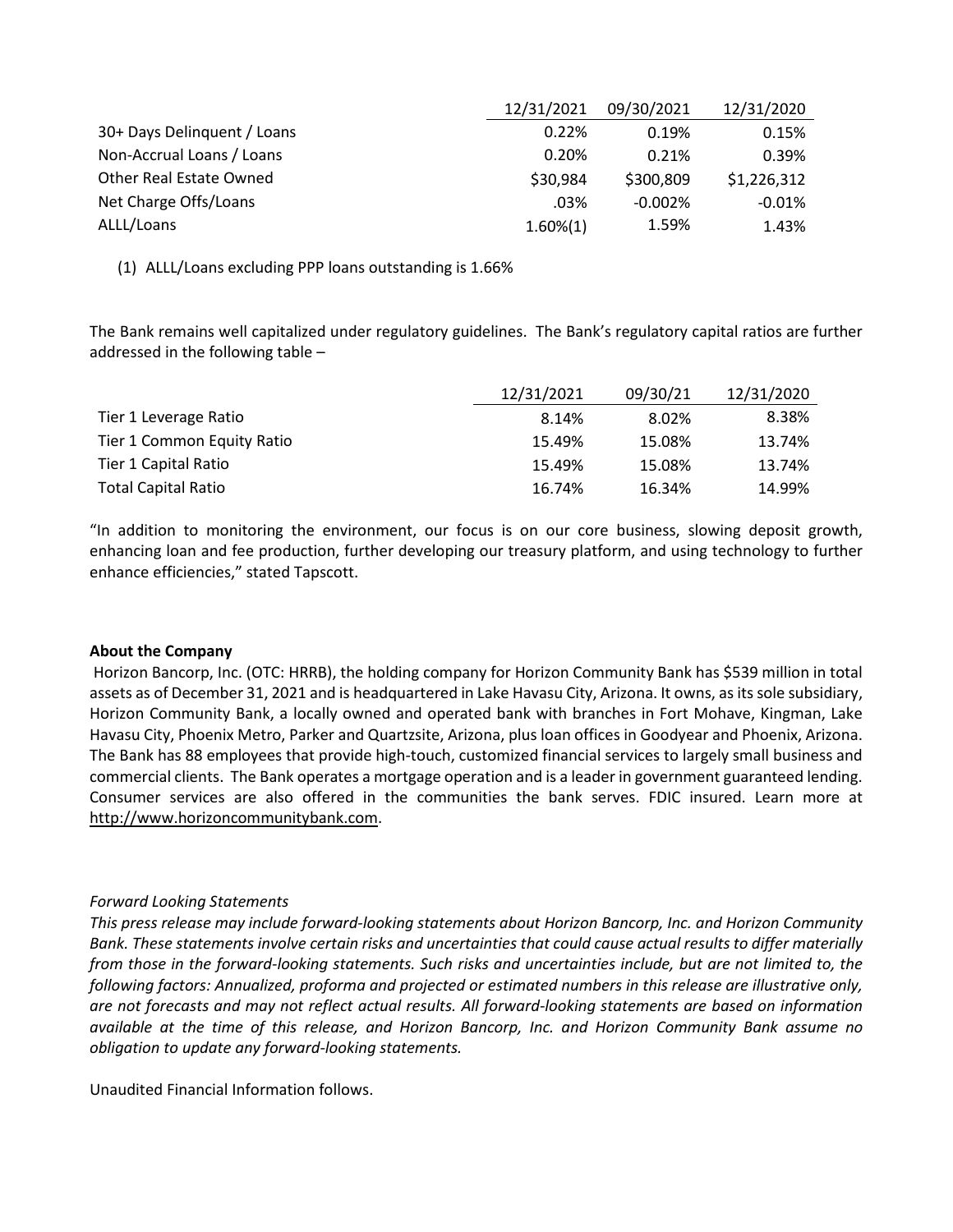## **Horizon Bancorp, Inc. Financial Information - Unaudited Dollars in thousands - except per share data**

|                                           |          | For the Quarter Ended |                     | <b>Year to Date</b>  |            |
|-------------------------------------------|----------|-----------------------|---------------------|----------------------|------------|
|                                           |          | 12/31/2021            | 12/31/2020          | 12/31/2021           | 12/31/2020 |
| <b>Summary Income Data:</b>               |          |                       |                     |                      |            |
| Interest Income                           | \$       | 4,209 \$              | 4,762 \$            | 17,601 \$            | 17,641     |
| <b>Interest Expense</b>                   |          | 175                   | 342                 | 917                  | 2,072      |
| Net Interest Income                       |          | 4,034                 | 4,420               | 16,684               | 15,569     |
| Provision for loans losses                |          | 0                     | 275                 | 75                   | 930        |
| Non-interest Income                       |          | 1,092                 | 1,046               | 5,098                | 4,030      |
| Non-interest expense                      |          | 3,591                 | 3,744               | 14,451               | 13,904     |
| Income (loss) before income taxes         |          | 1,535                 | 1,447               | 7,256                | 4,766      |
| Provision(benefit) for income taxes       |          | 193                   | 308                 | 1,600                | 995        |
| Net Income                                | \$       | $1,341$ \$            | $1,139$ \$          | 5,655\$              | 3,770      |
| <b>Per Share Data:</b>                    |          |                       |                     |                      |            |
| Shares outstanding end-of-period          |          | 4,145                 | 4,131               | 4,145                | 4,131      |
| Earnings per common share                 | \$       | $0.32$ \$             | $0.28$ \$           | $1.36\;$ \$          | 0.91       |
| Cash dividend declared                    | \$       | \$<br>$\overline{a}$  | \$<br>$\frac{1}{2}$ | \$<br>$\blacksquare$ |            |
| Total shareholder's equity                | \$<br>\$ | 37,539 \$             | 33,760 \$           | 37,539 \$            | 33,760     |
| Book Value per share                      |          | $9.06$ \$             | $8.17\frac{1}{2}$   | $9.06$ \$            | 8.17       |
| <b>Seected Balance Sheet Data:</b>        |          |                       |                     |                      |            |
| <b>Total assets</b>                       | \$       | 539,484 \$            | 475,720 \$          | 539,484 \$           | 475,720    |
| Securities available-for-sale             |          | 174,141               | 103,558             | 174,141              | 103,558    |
| Loans                                     |          | 259,902               | 293,220             | 259,902              | 293,220    |
| Allowance for loan losses                 |          | 4,168                 | 4,179               | 4,168                | 4,179      |
| Deposits                                  |          | 471,069               | 413,888             | 471,069              | 413,888    |
| Other borrowings                          |          | 13,228                | 15,615              | 13,228               | 15,615     |
| Shareholder's Equity                      |          | 37,539                | 33,760              | 37,539               | 33,760     |
| <b>Performance Ratios:</b>                |          |                       |                     |                      |            |
| Return on average shareholder's equity    |          |                       |                     |                      |            |
| (annualized) (%)                          |          | 14.69%                | 14.30%              | 16.01%               | 12.03%     |
| Net interest margin (%)                   |          | 3.08%                 | 3.93%               | 3.28%                | 3.86%      |
| Cost of funds                             |          | 0.13%                 | 0.30%               | 0.18%                | 0.51%      |
| Average assets                            | \$       | 546,714\$             | 461,911 \$          | 532,005\$            | 427,840    |
| Return on average assets (annualized) (%) |          | 0.98%                 | 0.99%               | 1.06%                | 0.88%      |
| Shareholder's equity to assets (%)        |          | 6.96%                 | 7.10%               | 6.96%                | 7.10%      |
| Efficiency ratio (%)                      |          | 70.06%                | 68.50%              | 66.34%               | 70.94%     |